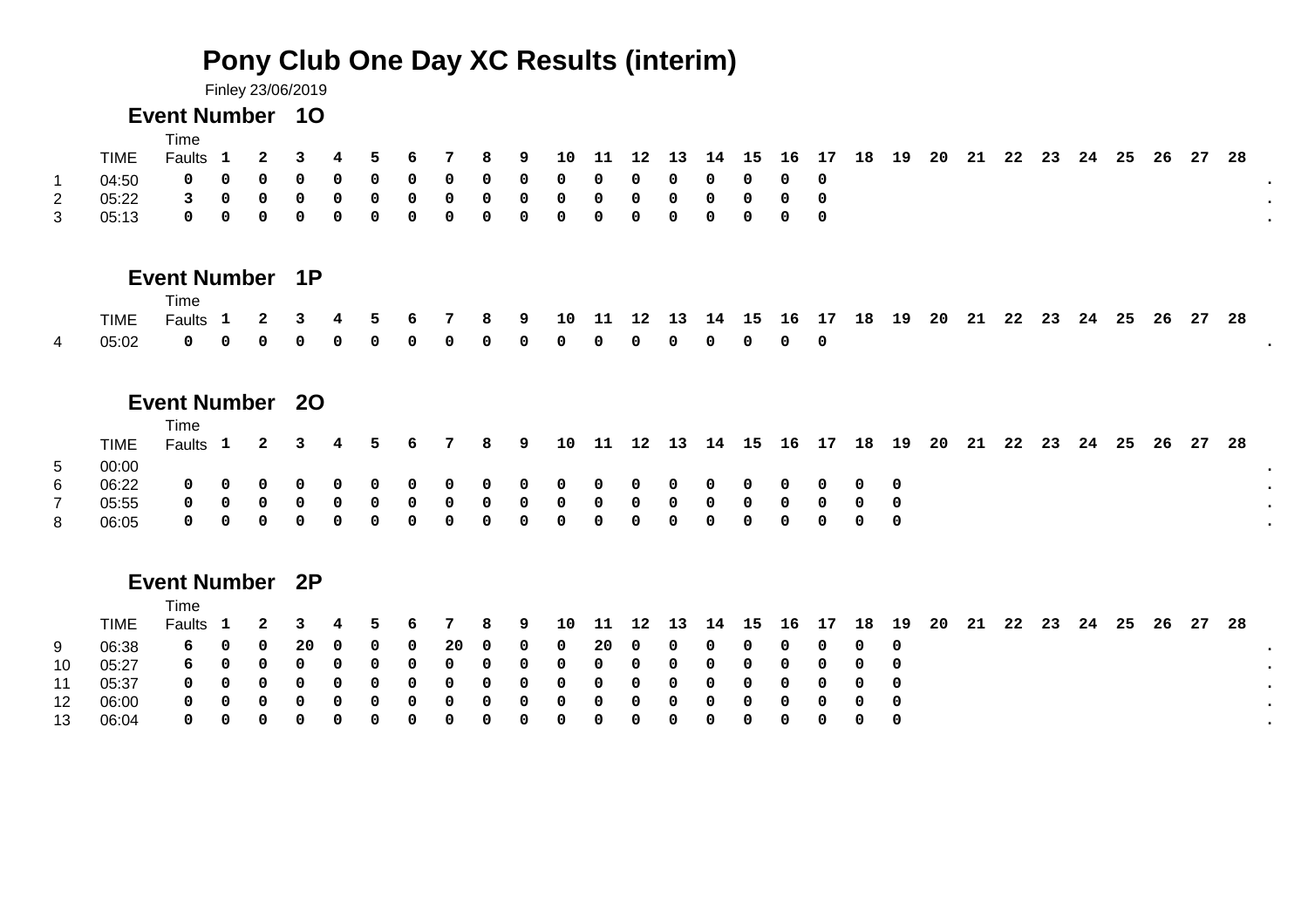# **Event Number 3O**

|    |             | Time         |              |   |    |   |   |    |   |    |   |    |    |    |    |    |    |    |    |    |    |    |    |    |    |    |    |    |    |    |
|----|-------------|--------------|--------------|---|----|---|---|----|---|----|---|----|----|----|----|----|----|----|----|----|----|----|----|----|----|----|----|----|----|----|
|    | <b>TIME</b> | Faults       | $\mathbf{1}$ | 2 | 3  | 4 | 5 | 6  |   | 8  | 9 | 10 | 11 | 12 | 13 | 14 | 15 | 16 | 17 | 18 | 19 | 20 | 21 | 22 | 23 | 24 | 25 | 26 | 27 | 28 |
| 14 | 05:07       | 0            | 0            | 0 | 0  | 0 |   | 0  | 0 | 0  | 0 | 0  | 0  | 0  | 0  |    | 0  | 0  | 0  | 0  | 0  | 0  |    |    |    |    |    |    |    |    |
| 15 | 09:08       | 67           | 0            |   | 0  | 0 |   | 0  | 0 | R  | 0 | 0  | 0  | R  | М  |    | 0  | 0  | 0  | 0  | 0  | 0  |    |    |    |    |    |    |    |    |
| 16 | 00:00       |              | 0            |   | 0  | 0 | 0 | 0  | 0 | 60 | 0 | 0  | 0  | F  |    |    |    |    |    |    |    |    |    |    |    |    |    |    |    |    |
| 17 | 05:53       | $\mathbf{2}$ | 0            |   | 0  | 0 | 0 | 20 |   | 0  | 0 | 0  | 0  | 0  | 0  |    | 0  | 0  | 0  | 0  | 0  | 0  |    |    |    |    |    |    |    |    |
| 18 | 05:38       | 0            | 0            | 0 | 0  | 0 | 0 | 0  | 0 | 0  | 0 | 0  | 0  | 0  | 0  | 0  | 0  | 0  | 0  | 0  | 0  | 0  |    |    |    |    |    |    |    |    |
| 19 | 05:28       | 0            | 0            | 0 | 0  | 0 | 0 | 0  |   | 0  | 0 | 0  | 0  | 0  | 0  |    | 0  | 0  | 0  | 0  | 0  | 0  |    |    |    |    |    |    |    |    |
| 20 | 05:31       | 0            | 0            | 0 | 0  | 0 |   | 0  | 0 | 0  | 0 | 0  | 0  | 0  | 0  |    | 0  | 0  | Ω  | 0  | 0  | 0  |    |    |    |    |    |    |    |    |
| 21 | 05:28       | 0            | 0            |   | 0  | 0 | 0 | 0  | 0 | 0  | 0 | 0  | 0  | 0  | 0  |    | 0  | 0  | 0  | 0  | 0  | 0  |    |    |    |    |    |    |    |    |
| 22 | 00:00       |              | 0            |   | 0  | 0 | F |    |   |    |   |    |    |    |    |    |    |    |    |    |    |    |    |    |    |    |    |    |    |    |
| 23 | 05:58       | 4            | 0            | 0 | 0  | 0 | 0 | 0  | 0 | 0  | 0 | 0  | 0  | 0  | 0  |    | 0  | 0  | 0  | 0  | 0  | 0  |    |    |    |    |    |    |    |    |
| 24 | 05:11       | 0            | 0            | 0 | 0  | 0 |   | 0  | 0 | 0  | 0 | 0  | 0  | 0  | 0  |    | 0  | 0  | 0  | 0  | 0  | 0  |    |    |    |    |    |    |    |    |
| 25 | 07:44       | 39           | 0            |   | 0  | 0 |   | 0  | 0 | 0  | 0 | 0  | 0  | 0  | 0  |    | 0  | 0  | 0  | 0  | 0  | 0  |    |    |    |    |    |    |    |    |
| 26 | 05:32       | 0            | 0            |   | 0  | 0 | 0 | 0  |   | 0  | 0 | 0  | 0  | 0  | 0  |    | 0  | 0  | 0  | 0  | 0  | 0  |    |    |    |    |    |    |    |    |
| 27 | 08:38       | 57           | 0            | 0 | 20 | 0 | 0 | 20 | 0 | 20 | 0 | 0  | 0  | 0  | 0  |    | R  | 0  | Ω  | 0  | 0  | 0  |    |    |    |    |    |    |    |    |
| 28 | 05:46       | 0            | 0            | 0 | 0  | 0 | 0 | 0  | 0 | 0  | 0 | 0  | 0  | 0  | 0  |    | 0  | 0  | 0  | 0  | 0  | 0  |    |    |    |    |    |    |    |    |
| 30 | 04:54       | 0            | 0            | 0 | 0  | 0 | 0 | 0  | 0 | 0  | 0 | 0  | 0  | 0  | 0  |    | 0  | 0  | 0  | 0  | 0  | 0  |    |    |    |    |    |    |    |    |
| 31 | 00:00       |              |              |   |    |   |   |    |   |    |   |    |    |    |    |    |    |    |    |    |    |    |    |    |    |    |    |    |    |    |
| 32 | 00:00       |              |              |   |    |   |   |    |   |    |   |    |    |    |    |    |    |    |    |    |    |    |    |    |    |    |    |    |    |    |
|    |             |              |              |   |    |   |   |    |   |    |   |    |    |    |    |    |    |    |    |    |    |    |    |    |    |    |    |    |    |    |

#### **Event Number 3P**

|                                        |     |    |    |              |    |       |              |          |          |   |    |    |   |              |   |    |   |          |   |     | Time        |       |    |
|----------------------------------------|-----|----|----|--------------|----|-------|--------------|----------|----------|---|----|----|---|--------------|---|----|---|----------|---|-----|-------------|-------|----|
| 22<br>23<br>25<br>21<br>24<br>26 27 28 | -20 | 19 | 18 | 17           | 16 | 14 15 |              |          | 11 12 13 |   | 10 | 9. | 8 |              | 6 | 5. | 4 | 3        | 2 |     | Faults 1    | TIME  |    |
|                                        | 0   | 0  | 0  |              | 0  | 0     | 0            | 0        | 0        | 0 | 0  | 0  | 0 |              | 0 | 0  | 0 | 0        | 0 | 0   | $\mathbf 0$ | 05:25 | 33 |
|                                        | 0   | 0  | 0  |              | 0  | 0     |              | 0        | 0        |   | 0  | 0  | 0 |              | 0 | 0  | 0 | 0        | 0 | 0   | 0           | 05:08 | 34 |
|                                        | 0   | 0  | 0  | 0            | 0  | 0     | 0            | 0        | 0        | 0 | 0  | 0  | 0 | 0            | 0 | 0  | 0 | 0        | 0 | 0   | 0           | 04:47 | 35 |
|                                        |     |    |    |              |    |       |              |          |          |   |    |    |   |              |   | R  | 0 | 0        | 0 | 0   |             | 00:00 | 36 |
|                                        | 0   | 0  | 0  | 0            | 0  | 0     | 0            | 0        | 60       | 0 | 0  | 0  | 0 | 0            | 0 | 0  | 0 | 0        | 0 | 0   | 6           | 06:06 | 37 |
|                                        | 0   | 0  | 0  | <sup>0</sup> | 0  | 0     | <sup>0</sup> | 0        | 0        |   | 0  | 0  | 0 |              | 0 | 0  | 0 | 0        | 0 |     | 5.          | 06:01 | 38 |
|                                        | 0   | 0  | 0  |              | 0  | 0     |              | 0        | 0        | 0 | 0  | 0  | 0 |              | 0 | 0  | 0 | 0        | 0 | 0   | 0           | 05:39 | 39 |
|                                        | 0   | 0  | 0  | <sup>0</sup> | 0  | 0     | 0            | 0        | 0        | 0 | 0  | 0  | 0 | <sup>0</sup> | 0 | 0  | 0 | $\Omega$ | 0 | 0   | 0           | 05:21 | 40 |
|                                        | 0   | 0  | 0  |              | 0  | 0     |              | 0        | 0        | 0 | 0  | 0  | 0 |              | 0 | 0  | 0 | 0        | 0 | 0   | 0           | 05:33 | 41 |
|                                        | 0   | 0  | 0  | <sup>0</sup> | 0  | 0     | <sup>0</sup> | 0        | 20       | 0 | 0  | 0  | 0 | <sup>0</sup> | 0 | 0  | 0 | $\Omega$ | 0 | - 0 | 26          | 07:06 | 42 |
|                                        | 0   | 0  | 0  | 0            | 0  | 0     |              | $\Omega$ | 0        |   | 20 | 0  | 0 | 0            | 0 | 20 | 0 | 0        | 0 | 0   | 28          | 07:11 | 43 |
|                                        | 0   | 0  | 0  | 0            | 0  | 0     | 0            | 0        | 0        | 0 | 0  | 0  | 0 |              | 0 | 0  | 0 | 0        | 0 | 0   | 0           | 05:14 | 44 |
|                                        | 0   | 0  | 0  |              | 0  | 0     |              | 0        | 0        |   | 0  | 0  | 0 |              | 0 | 0. | 0 | 0        | 0 |     | 0           | 05:25 | 45 |
|                                        |     |    |    |              |    |       |              |          |          |   |    |    |   |              |   |    |   |          |   |     |             |       |    |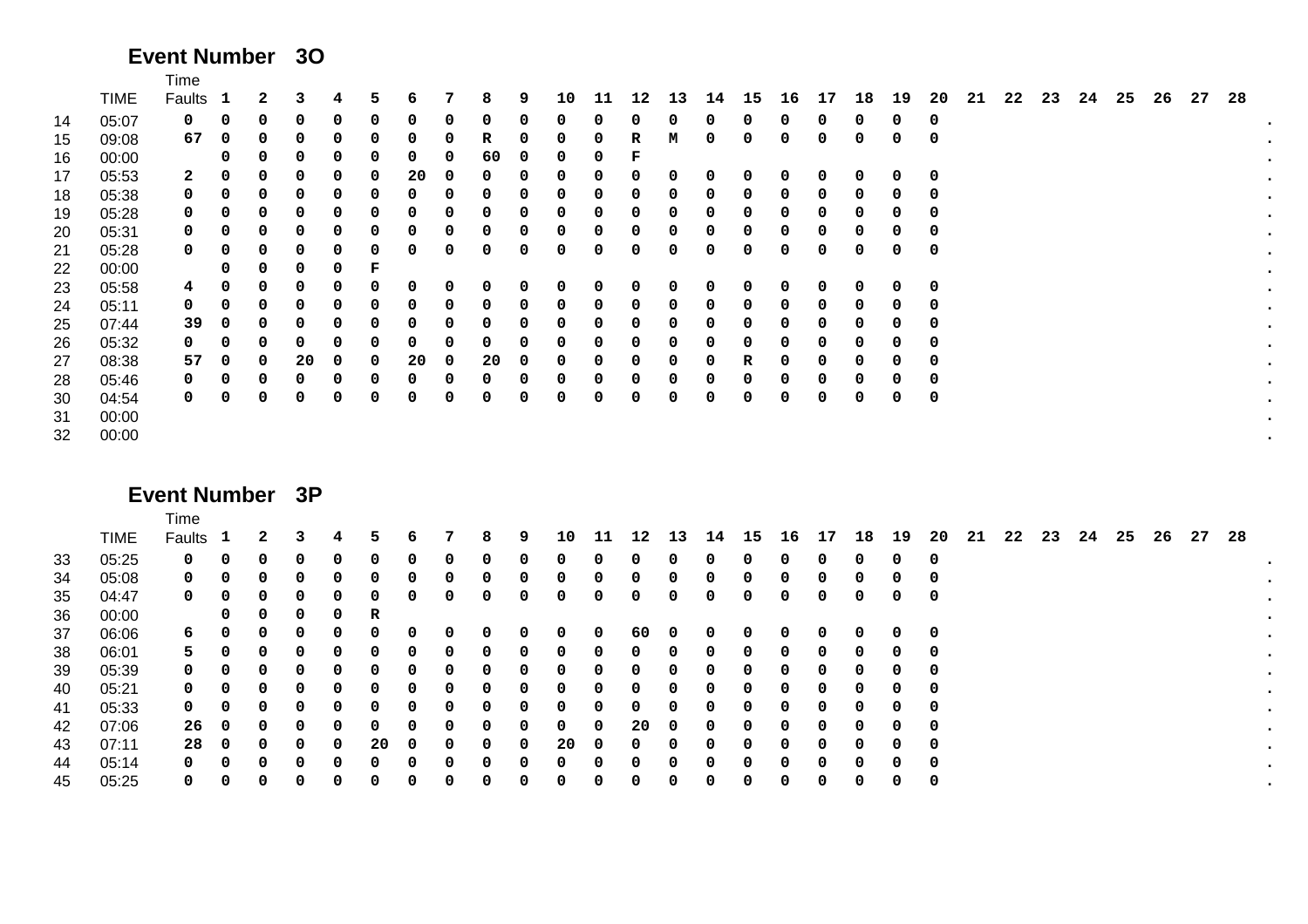#### **Event Number 4O**

|    |             | Time         |    |   |   |   |    |    |    |   |   |             |    |    |    |    |    |             |    |    |    |    |    |    |    |    |    |    |    |    |
|----|-------------|--------------|----|---|---|---|----|----|----|---|---|-------------|----|----|----|----|----|-------------|----|----|----|----|----|----|----|----|----|----|----|----|
|    | <b>TIME</b> | Faults       | -1 | 2 | 3 | 4 | 5  | 6  | 7  | 8 | 9 | 10          | 11 | 12 | 13 | 14 | 15 | 16          | 17 | 18 | 19 | 20 | 21 | 22 | 23 | 24 | 25 | 26 | 27 | 28 |
| 46 | 05:13       | 0            | 0  | 0 | 0 | 0 | 0  | 0  | 0  | 0 | 0 | 0           | 0  | 0  | 0  | 0  | 0  | 0           |    |    |    |    |    |    |    |    |    |    |    |    |
| 47 | 05:38       | 0            | 0  | 0 | 0 | 0 | 20 | 0  | 0  | 0 | 0 | 0           | 0  | 20 | 0  | 0  | 0  | 0           |    |    |    |    |    |    |    |    |    |    |    |    |
| 48 | 05:50       | 0            | 0  | 0 | 0 | 0 | 0  | 20 | 0  | 0 | 0 | $\mathbf 0$ | 0  | 0  | 0  | 0  | 0  | $\mathbf 0$ |    |    |    |    |    |    |    |    |    |    |    |    |
| 49 | 00:00       |              |    |   |   |   |    |    |    |   |   |             |    |    |    |    |    |             |    |    |    |    |    |    |    |    |    |    |    |    |
| 50 | 00:00       |              |    |   |   |   |    |    |    |   |   |             |    |    |    |    |    |             |    |    |    |    |    |    |    |    |    |    |    |    |
| 51 | 04:57       | 0            | 0  | 0 | 0 | 0 | 0  | 0  | 0  | 0 | 0 | 0           | 0  | 0  | 0  | 0  | 0  | 0           |    |    |    |    |    |    |    |    |    |    |    |    |
| 52 | 04:07       | 0            | 0  | 0 | 0 | 0 | 0  | 0  | 0  | 0 | 0 | 0           | 0  | 0  | 0  | 0  | 0  | 0           |    |    |    |    |    |    |    |    |    |    |    |    |
| 53 | 05:11       | 0            | 0  | 0 | 0 | 0 | 0  | 0  | 0  | 0 | 0 | 0           | 0  | 0  | 0  | 0  | 0  | 0           |    |    |    |    |    |    |    |    |    |    |    |    |
| 54 | 05:04       | 0            | 0  | 0 | 0 | 0 | 0  | 0  | 0  | 0 | 0 | 0           | 0  | 0  | 0  | 0  | 0  | 0           |    |    |    |    |    |    |    |    |    |    |    |    |
| 55 | 05:11       | 0            | 0  | 0 | 0 | 0 | 0  | 0  | 0  | 0 | 0 | 0           | 0  | 0  | 0  | 0  | 0  | 0           |    |    |    |    |    |    |    |    |    |    |    |    |
| 57 | 05:49       | 0            | 0  | 0 | 0 | 0 | 0  | 0  | 0  | 0 | 0 | 0           | 0  | 0  | 0  | 0  | 0  | 0           |    |    |    |    |    |    |    |    |    |    |    |    |
| 58 | 05:16       | 0            | 0  | 0 | 0 | 0 | 0  | 0  | 0  | 0 | 0 | 0           | 20 | 0  | 0  | 0  | 0  | 0           |    |    |    |    |    |    |    |    |    |    |    |    |
| 60 | 04:21       | 0            | 0  | 0 | 0 | 0 | 0  | 0  | 0  | 0 | 0 | 0           | 0  | 0  | 0  | 0  | 0  | 0           |    |    |    |    |    |    |    |    |    |    |    |    |
| 62 | 00:00       |              |    |   |   |   |    |    |    |   |   |             |    |    |    |    |    |             |    |    |    |    |    |    |    |    |    |    |    |    |
| 63 | 00:00       |              |    |   |   |   |    |    |    |   |   |             |    |    |    |    |    |             |    |    |    |    |    |    |    |    |    |    |    |    |
| 64 | 05:48       | 0            | 0  | 0 | 0 | 0 | 0  | 0  | 0  | 0 | 0 | 0           | 0  | 0  | 0  | 0  | 0  | 0           |    |    |    |    |    |    |    |    |    |    |    |    |
| 65 | 05:19       | 0            | 0  | 0 | 0 | 0 | 0  | 0  | 0  | 0 | 0 | 0           | 0  | 0  | 0  | 0  | 0  | 0           |    |    |    |    |    |    |    |    |    |    |    |    |
| 66 | 05:13       | 0            | 0  | 0 | 0 | 0 | 0  | 0  | 0  | 0 | 0 | 0           | 20 | 0  | 20 | 0  | 0  | 0           |    |    |    |    |    |    |    |    |    |    |    |    |
| 67 | 04:45       | 0            | 0  | 0 | 0 | 0 | 0  | 0  | 0  | 0 | 0 | 0           | 0  | 0  | 0  | 0  | 0  | 0           |    |    |    |    |    |    |    |    |    |    |    |    |
| 68 | 05:30       | 0            | 0  | 0 | 0 | 0 | 0  | 20 | 0  | 0 | 0 | 0           | 0  | 0  | 0  | 0  | 0  | 0           |    |    |    |    |    |    |    |    |    |    |    |    |
| 69 | 04:52       | 0            | 0  | 0 | 0 | 0 | 0  | 0  | 0  | 0 | 0 | 0           | 0  | 0  | 0  | 0  | 0  | 0           |    |    |    |    |    |    |    |    |    |    |    |    |
| 70 | 04:52       | 0            | 0  | 0 | 0 | 0 | 0  | 0  | 0  | 0 | 0 | 0           | 0  | 0  | 0  | 0  | 0  | 0           |    |    |    |    |    |    |    |    |    |    |    |    |
| 72 | 00:00       |              | 20 | 0 | м | 0 | 0  | 60 | 0  | 0 | 0 | 20          | R  |    |    |    |    |             |    |    |    |    |    |    |    |    |    |    |    |    |
| 73 | 00:00       |              | 0  | 0 | м | 0 | 20 | 60 | 20 | 0 | 0 | R           |    |    |    |    |    |             |    |    |    |    |    |    |    |    |    |    |    |    |
| 75 | 07:10       | 26           | 0  | 0 | А | 0 | 0  | 0  | 0  | 0 | 0 | 20          | 0  | 0  | 0  | 0  | 0  | $\mathbf 0$ |    |    |    |    |    |    |    |    |    |    |    |    |
| 76 | 05:07       | 0            | 0  | 0 | 0 | 0 | 0  | 0  | 0  | 0 | 0 | 0           | 0  | 0  | 0  | 0  | 0  | 0           |    |    |    |    |    |    |    |    |    |    |    |    |
| 77 | 06:24       | 11           | 0  | 0 | 0 | 0 | 0  | 20 | 0  | 0 | 0 | 20          | 0  | 0  | 0  | 0  | 0  | 0           |    |    |    |    |    |    |    |    |    |    |    |    |
| 78 | 05:54       | $\mathbf{1}$ | 0  | 0 | 0 | 0 | 0  | 0  | 0  | 0 | 0 | 20          | 0  | 0  | 0  | 0  | 0  | 0           |    |    |    |    |    |    |    |    |    |    |    |    |
| 80 | 00:00       |              |    |   |   |   |    |    |    |   |   |             |    |    |    |    |    |             |    |    |    |    |    |    |    |    |    |    |    |    |
| 81 | 00:00       |              |    |   |   |   |    |    |    |   |   |             |    |    |    |    |    |             |    |    |    |    |    |    |    |    |    |    |    |    |
| 82 | 05:11       | 0            | 0  | 0 | 0 | 0 | 0  | 0  | 0  | 0 | 0 | 0           | 0  | 0  | 0  | 0  | 0  | 0           |    |    |    |    |    |    |    |    |    |    |    |    |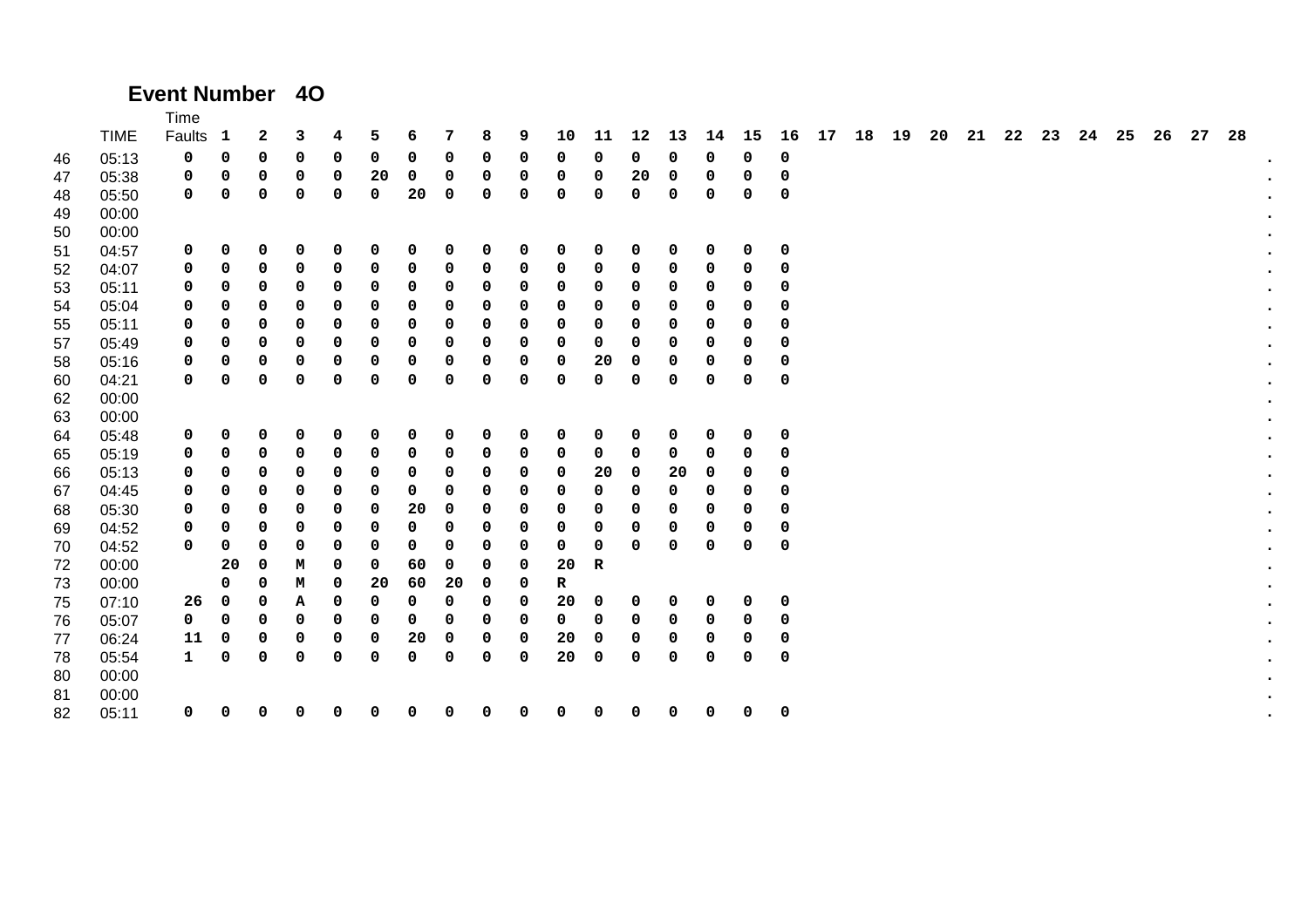# **Event Number 4P**

|    |             | Time         |             |   |   |   |    |    |              |   |   |    |    |              |    |    |    |    |    |    |    |    |    |    |    |    |    |    |    |    |
|----|-------------|--------------|-------------|---|---|---|----|----|--------------|---|---|----|----|--------------|----|----|----|----|----|----|----|----|----|----|----|----|----|----|----|----|
|    | <b>TIME</b> | Faults 1     |             | 2 | 3 | 4 | 5. | 6  |              | 8 | 9 | 10 | 11 | $12^{\circ}$ | 13 | 14 | 15 | 16 | 17 | 18 | 19 | 20 | 21 | 22 | 23 | 24 | 25 | 26 | 27 | 28 |
| 83 | 04:48       | 0            | 0           | 0 | 0 | 0 | 0  | 0  | 0            | 0 | 0 | 0  | 0  | 0            | 0  | 0  | 0  | 0  |    |    |    |    |    |    |    |    |    |    |    |    |
| 84 | 05:44       | 0            | 0           | 0 | 0 | 0 | 0. | 0  |              | 0 | 0 | 0  |    | 0            | 0  |    | м  | 0  |    |    |    |    |    |    |    |    |    |    |    |    |
| 85 | 05:27       | 0            | 0           | 0 | 0 | 0 | 20 | 0  |              | 0 | 0 | 0  |    | 0            | 0  |    | 0  | O  |    |    |    |    |    |    |    |    |    |    |    |    |
| 86 | 05:17       | 0            | 0           | 0 | 0 | 0 | 0  | 0  |              | 0 | 0 | 20 | 0  | 0            | 0  |    | 0  | 0  |    |    |    |    |    |    |    |    |    |    |    |    |
| 87 | 05:53       | 1            | 0           | 0 | 0 | 0 | 0  | 0  | <sup>0</sup> | 0 | 0 | 0  | 0  | 0            | 0  | 0  | 0  | 0  |    |    |    |    |    |    |    |    |    |    |    |    |
| 88 | 05:12       | 0            | 0           | 0 | 0 | 0 | 0  | 0  |              | 0 | 0 | 0  | 0  | 0            | 0  | O  | 0  | 0  |    |    |    |    |    |    |    |    |    |    |    |    |
| 89 | 05:23       | 0            | 0           | 0 | 0 | 0 | 0  | 0  |              | 0 | 0 | 0  | 0  | 0            | 0  |    | 0  | 0  |    |    |    |    |    |    |    |    |    |    |    |    |
| 90 | 05:38       | 0            | 0           | 0 | 0 | 0 | 0  | 0  |              | 0 | 0 | 20 | 0  | 0            | 0  |    | 0  | 0  |    |    |    |    |    |    |    |    |    |    |    |    |
| 91 | 05:54       | $\mathbf{1}$ | 0           | 0 | 0 | 0 | 0  | 20 |              | 0 | 0 | 0  | 0  | 0            | 0  |    | 0  | 0  |    |    |    |    |    |    |    |    |    |    |    |    |
| 92 | 05:16       | 0            | 0           | 0 | 0 | 0 | 0  | 0  |              | 0 | 0 | 0  | 0  | 0            | 0  |    | 0  | 0  |    |    |    |    |    |    |    |    |    |    |    |    |
| 93 | 05:08       | 0            | 0           | 0 | 0 | 0 | 0  | 0  |              | 0 | 0 | 0  | 0  | 60           | 0  | 0  | 0  | 0  |    |    |    |    |    |    |    |    |    |    |    |    |
| 94 | 05:00       | 0            | 0           | 0 | 0 | 0 | 0  | 0  |              | 0 | 0 | 0  | 0  | 0            | 0  | n  | 0  | 0  |    |    |    |    |    |    |    |    |    |    |    |    |
| 95 | 04:54       | 0            |             | 0 | 0 | 0 | 0  | 0  |              | 0 | 0 | 0  |    | 0            | 0  |    | 0  | 0  |    |    |    |    |    |    |    |    |    |    |    |    |
| 96 | 04:47       | 0            | 0           | 0 | 0 | 0 | 0. | 0  |              | 0 | 0 | 0  |    | 0            | 0  |    | 0  | 0  |    |    |    |    |    |    |    |    |    |    |    |    |
| 97 | 07:24       | 31           | $\mathbf 0$ | 0 | 0 | 0 | 0  | 0  |              | 0 | 0 | 0  | 60 | 20           | 0  | 0  | 0  | 0  |    |    |    |    |    |    |    |    |    |    |    |    |

#### **Event Number 5O**

|     |             | Time        |             |   |   |   |    |   |   |   |    |    |    |    |    |    |             |    |    |    |    |    |    |    |    |    |    |    |    |    |
|-----|-------------|-------------|-------------|---|---|---|----|---|---|---|----|----|----|----|----|----|-------------|----|----|----|----|----|----|----|----|----|----|----|----|----|
|     | <b>TIME</b> | Faults 1    |             | 2 | 3 | 4 | 5. | 6 | 7 | 8 | 9  | 10 | 11 | 12 | 13 | 14 | 15          | 16 | 17 | 18 | 19 | 20 | 21 | 22 | 23 | 24 | 25 | 26 | 27 | 28 |
| 99  | 00:00       |             |             |   |   |   |    |   |   |   |    |    |    |    |    |    |             |    |    |    |    |    |    |    |    |    |    |    |    |    |
| 100 | 05:22       | $\mathbf 0$ | 0           | 0 | 0 | 0 |    | 0 | 0 | 0 | 0  | 0  | 0  | 0  | 0  | 0  | 0           |    |    |    |    |    |    |    |    |    |    |    |    |    |
| 101 | 04:12       | $\mathbf 0$ | 0           | 0 | 0 | 0 |    | 0 | 0 | 0 | 0  | 0  | 0  |    | 0  | 0  | 0           |    |    |    |    |    |    |    |    |    |    |    |    |    |
| 104 | 06:03       | 8           | 0           | 0 | 0 | 0 |    | 0 | 0 | 0 | 0  | 0  | 0  |    | 0  | 0  | 0           |    |    |    |    |    |    |    |    |    |    |    |    |    |
| 105 | 05:10       | 0           | 0           | 0 | 0 | м | 0  | 0 | 0 | 0 | 0  | 0  | 0  |    | 0  | 0  | 0           |    |    |    |    |    |    |    |    |    |    |    |    |    |
| 106 | 04:36       | $\mathbf 0$ | 0           | 0 | 0 | 0 |    | 0 | 0 | 0 | 0  | 0  | 0  |    | 0  | 0  | 0           |    |    |    |    |    |    |    |    |    |    |    |    |    |
| 107 | 08:34       | 58          | 20          | 0 | А | 0 |    | 0 | 0 | 0 | 0  | 0  | 0  | 20 | 0  | 0  | 0           |    |    |    |    |    |    |    |    |    |    |    |    |    |
| 108 | 05:07       | 0           | 0           | 0 | 0 | 0 |    | 0 | м | 0 | 0  | 0  | 0  |    | 0  | 0  | 0           |    |    |    |    |    |    |    |    |    |    |    |    |    |
| 109 | 05:41       | 0           | 0           | 0 | М | 0 | 20 | 0 | 0 | 0 | 20 | 0  | М  |    | 0  | 0  | 0           |    |    |    |    |    |    |    |    |    |    |    |    |    |
| 110 | 05:21       | 0           | 0           | 0 | 0 | 0 | ი  | 0 | 0 | 0 | 60 | 0  | 0  |    | 0  | 0  | 0           |    |    |    |    |    |    |    |    |    |    |    |    |    |
| 111 | 04:44       | $\mathbf 0$ | 0           | 0 | 0 | 0 | 0  | 0 | 0 | 0 | 0  | 0  | 0  |    | 0  | 0  | 0           |    |    |    |    |    |    |    |    |    |    |    |    |    |
| 112 | 05:00       | $\mathbf 0$ | 0           | 0 | 0 | 0 |    | 0 | 0 | 0 | 0  | 0  | 0  |    | 0  | 0  | 0           |    |    |    |    |    |    |    |    |    |    |    |    |    |
| 113 | 07:05       | 28          | $\mathbf 0$ | 0 | 0 | 0 | 20 | 0 | 0 | 0 | 0  | 0  | 0  |    | 0  | 0  | 0           |    |    |    |    |    |    |    |    |    |    |    |    |    |
| 115 | 05:42       | 1           | 0           | 0 | 0 | 0 | 0  | 0 | 0 | 0 | 0  | 0  | 0  |    | 0  | 0  | $\mathbf 0$ |    |    |    |    |    |    |    |    |    |    |    |    |    |
| 116 | 05:08       | $\mathbf 0$ | 0           | 0 | 0 | 0 | 0  | 0 | 0 | 0 | 0  | 0  | 0  | 0  | 0  | 0  | 0           |    |    |    |    |    |    |    |    |    |    |    |    |    |
| 117 | 06:01       | 7           | 0           | 0 | 0 | 0 | ი  | 0 | 0 | 0 | 0  | 0  | 0  | 0  | 0  | 0  | 0           |    |    |    |    |    |    |    |    |    |    |    |    |    |
| 119 | 04:53       | 0           | 0           | 0 | 0 | 0 |    | 0 | 0 | 0 | 0  | 0  | 0  |    | 0  | 0  | 0           |    |    |    |    |    |    |    |    |    |    |    |    |    |